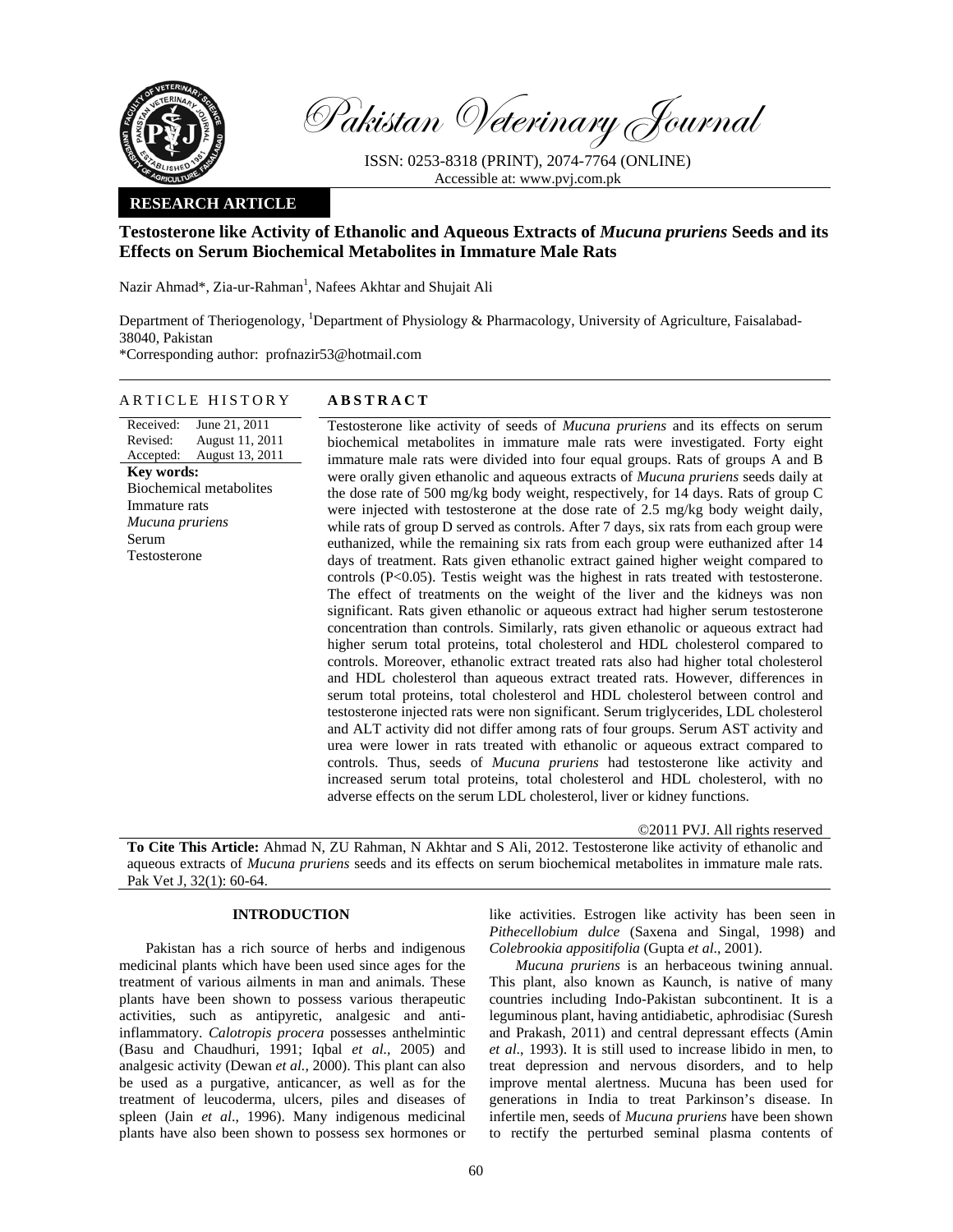alanine, citrate, glyceryl phosphoryl choline (GPC), histidine and phenyl alanine, improve semen quality, increase serum dopamine, adrenaline, nor adrenaline, testosterone and LH levels (Shukla *et al*., 2009; Gupta *et al*., 2011), re-activate anti-oxidant defense system and reduce stress (Shukla *et al*., 2010). The present paper describes testosterone like activity of the ethanolic and aqueous extracts of *Mucuna pruriens* seeds and its possible effects on the serum biochemical metabolites in immature male rats.

# **MATERIALS AND METHODS**

**Collection and extraction of plant material:** Seeds of *Mucuna pruriens* were purchased from the local market, grinded into fine powder and used for extraction. The ethanolic and aqueous extracts of powdered material were prepared, using the Soxhlet's apparatus (Fisher Scientific), as described earlier (Ahmad *et al*., 2009; Karcıoglu *et al*., 2011). Briefly, suitable amount of the powdered plant material was soaked in reagent grade ethanol (90%) and soxhlation was done at 70°C for 72 hours to isolate ethanolic extract. For aqueous extracts, deionized water was used instead of ethanol and the soxhlation was carried out at 100°C for 72 hours. In this way, a golden brown extract was obtained which was dried in a rotary evaporator.

**Experimental rats:** Forty eight immature male rats (3-4 weeks of age) were procured from the National Institute of Health, Islamabad, Pakistan. These rats were maintained under naturally prevailing climatic conditions with proper arrangements for protection against severe weather conditions. They were provided with feed and water *ad libitum*. These rats were acclimatized for 3-5 days before start of the experimental treatments.

**Treatments & post-treatment monitoring:** Experimental rats were randomly divided into four groups A, B, C and D, with 12 rats in each group. Rats of groups A and B were orally given ethanolic and aqueous extracts of *Mucuna pruriens* seeds at the dose rate of 500 mg/kg body weight, respectively, for 14 days. Rats of group C were given testosterone (Testoveron Depot; Medipham Pvt Limited, Lahore, Pakistan) subcutaneously at the dose rate of 2.5 mg/kg body weight for 14 days, while rats of group D served as control.

After 7 days, six rats from each group were euthanized, while the remaining rats were euthanized after 14 days of treatment. Body weight & weights of the testis, liver & kidneys were recorded. Serum samples collected from these rats were analyzed for the concentrations of testosterone, total proteins, total cholesterol, triglycerides, HDL cholesterol, LDL cholesterol, ALT activity, AST activity and urea, using commercially available kits (Randox Laboratories Ltd., UK). Testicular tissues were used for the determination of testis cholesterol contents.

**Serum biochemistry:** Serum total protein contents were measured using total protein kit, Catalogue No. TP-245. The concentration of total proteins in the standard was 6.0g/dl. Serum cholesterol contents were measured following enzymatic endpoint method, using cholesterol kit (Catalogue No. CH-200). The concentration of cholesterol in the standard was 200 mg/dl. Triglyceride contents in serum were determined by GPO-PAP method, using triglycerides kit, Catalogue No. TR-210. The concentration of triglycerides in the standard was 200 mg/dl. For the determination of serum HDL-cholesterol, analytical kit (Catalogue No. CH-203) was used. The concentration of HDL-cholesterol in the standard was 200 mg/dl. LDL-cholesterol contents in the serum were computed by using the following formula:

LDL cholesterol (mg/dl) = Total cholesterol – HDL cholesterol–Triglycerides/5

Serum ALT activity was measured with ALT kit (Cat # AL-146), while AST kit (Cat # AS-147) was used for the determination of serum AST activity. The concentration of these enzymes in respective kit was 2.0 mmol/L. Serum urea concentrations were determined through enzymatic kinetic method, using analytical kit (Cat # UR-445). The concentration of the standard in the kit was 80 mg/dl.

**Hormone assays:** Serum testosterone concentrations were determined, using solid phase enzyme-liked immunosorbent assay (ELISA), using commercially available Testosterone ELISA kit (Cat # EIA-1559, DRG Diagnostics, Germany). The concentrations of standards were 0, 0.2, 0.5, 1.0, 2.0, 6.0 and 16.0 ng/ml. The analytical sensitivity of the assay was 0.083 ng/ml. The cross reactivity for other steroids was <3.3%. The intraassay and inter-assay coefficients of variation were <5 and <10%, respectively.

**Determination of testis cholesterol contents:** For the determination of testis cholesterol contents, 100 mg tissue was homogenized in 500 µL chloroform: methanol (2:1). After homogenization, 125 µL of 0.15M sodium chloride was added and samples were centrifuged at 2000g for 15 minutes. The lower phase was used for the determination of cholesterol contents using the analytical kit method.

**Phytochemical screening:** The powdered material of *Mucuna pruriens* seeds was screened for the presence of various phytochemical constituents. These constituents included: tannins, alkaloids, glycosides, saponins, reducing sugars, steroids and carbohydrates. The protocol already described by Evans (1996) was followed for tannins, alkaloids steroids and saponins, while tests for glycosides, reducing sugars and carbohydrates were based on the report of Parekh and Chanda (2007).

**Statistical analysis:** Mean ( $\pm$  SE) values were computed for various parameters for rats of each group. In order to ascertain the magnitude of differences in these parameters among various groups, the data were analyzed statistically through two way Analysis of Variance procedure, following completely randomized design. Duncan's multiple range test was applied for multiple means comparisons, where necessary.

#### **RESULTS**

As shown in Table 1, rats given ethanolic extract gained significantly higher body weight compared to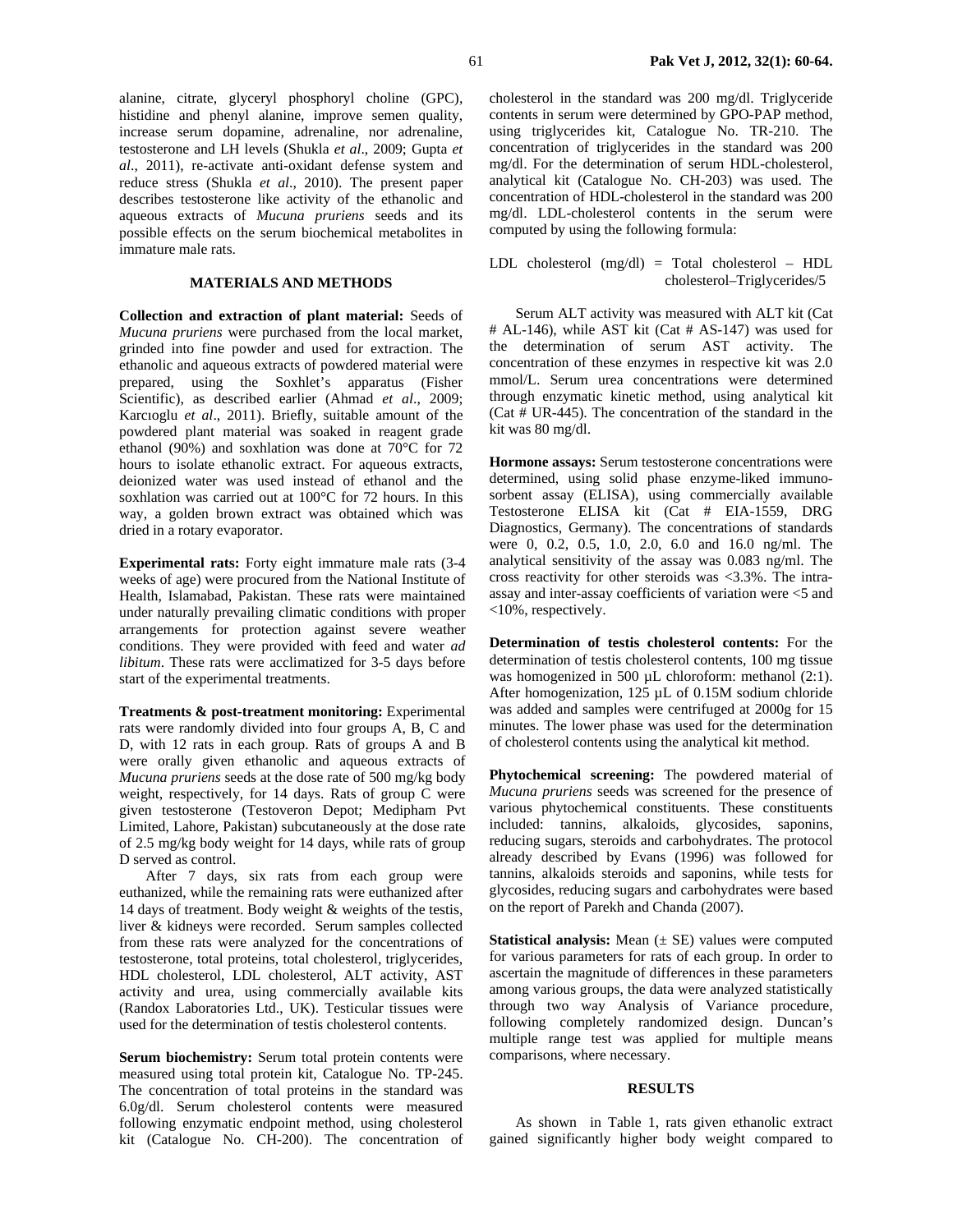controls (71.67±14.84 versus 44.25±4.39g; P<0.05). Rats treated with aqueous extract showed the lowest weight gain  $(34.17\pm5.65g)$ . Weight of the testis did not differ between rats given plant extracts and controls, but it was higher in rats injected with testosterone  $(P<0.05)$ . The effect of treatments on the weight of the liver and kidneys was non significant. Serum testosterone concentrations were the lowest  $(P<0.05)$  in control group  $(0.45\pm0.05)$ ng/ml). The rats given ethanolic (2.20±0.17 ng/ml) or aqueous extract (2.22±0.25 ng/ml) of *Mucuna pruriens* had higher serum testosterone concentrations than controls  $(P<0.05)$  but lower compared to rats given testosterone injection (8.67±0.59 ng/ml). Testis cholesterol contents did not vary among rats of four groups, although the mean value was lowest in rats of control group.

Serum total proteins were lowest in control rats (Table 2). Rats given ethanolic (49.18±1.75 g/L) or aqueous extract (51.17±1.76 g/L) of *Mucuna pruriens* had higher (P<0.05) serum total proteins compared to controls  $(46.31 \pm 1.05 \text{ g/L})$ ; however, rats given testosterone injection had non-significantly higher serum total proteins compared to controls. Serum total cholesterol contents were higher in rats treated with ethanolic (119.71±3.18 mg/dL) or aqueous extract (103.34±4.02 mg/dL) compared to control group (83.44±2.92 mg/dL). Moreover, ethanolic extract treated rats also had higher (P<0.05) total cholesterol than aqueous extract treated rats. However, difference in serum total cholesterol between control rats and testosterone injected rats was non significant. Serum triglycerides, LDL cholesterol and ALT activity did not differ among rats of four groups. Serum HDL cholesterol was higher in rats treated with ethanolic or aqueous extract compared to control group. Moreover, ethanolic extract treated rats also had higher (P<0.05) serum HDL cholesterol than aqueous extract treated rats. However, difference in serum HDL cholesterol between control and testosterone injected rats

**Table 1:** Weights of reproductive organs and serum hormone concentrations in male rats given ethanolic and aqueous extracts of *Mucuna pruriens*  $(m_{\text{e2D}} + \text{SE})$ 

| 10041200                   |           |                     |                   |                   |                   |                   |
|----------------------------|-----------|---------------------|-------------------|-------------------|-------------------|-------------------|
| Parameters                 | Days of   | Group A             | Group B           | Group C           | Group D           | Overall           |
|                            | treatment | (ethanolic extract) | (aqueous extract) | (testoste-rone)   | (control)         | mean              |
| Body weight gain (g)       |           | $22.83 \pm 2.24$    | $22.33 + 4.32$    | 47.00±7.27        | 35.50±3.94        | 31.92±3.08B       |
|                            | 14        | $20.50 \pm 3.12$    | $46.00 \pm 8.10$  | 52.83±8.64        | $53.00 \pm 6.23$  | 68.08±7.10A       |
|                            | Mean      | 71.67±14.84A        | 34.17±5.65C       | 49.92±5.45B       | 44.25±4.39BC      | 50.00±4.65        |
| Testis weight (g)          |           | $0.43 \pm 0.02$     | $0.43 \pm 0.03$   | $0.47 \pm 0.03$   | $0.43 \pm 0.03$   | $0.44 \pm 0.01$   |
|                            | 4         | $0.63 \pm 0.03$     | $0.53 \pm 0.02$   | $0.69 \pm 0.04$   | $0.53 \pm 0.05$   | $0.60 \pm 0.02$   |
|                            | Mean      | $0.53 \pm 0.03$ AB  | $0.48 \pm 0.02B$  | $0.58 \pm 0.04$ A | $0.48 \pm 0.03 B$ | $0.52 \pm 0.02$   |
| Weight of the liver (g)    |           | $3.58 \pm 0.24$     | $3.27 \pm 0.37$   | $4.00 \pm 0.54$   | $4.36 \pm 0.31$   | $3.80 \pm 0.20 B$ |
|                            | 14        | $5.66 \pm 0.25$     | 3.67±0.50         | $4.04 \pm 0.54$   | $5.24 \pm 0.97$   | $4.65 \pm 0.34$ A |
|                            | Mean      | $4.62 \pm 0.35$     | 3.47±0.30         | $4.02 \pm 0.36$   | $4.80 \pm 0.51$   | $4.23 \pm 0.20$   |
| Weight of the kidney (g)   |           | $0.36 \pm 0.01$     | $0.37 \pm 0.02$   | $0.37 \pm 0.03$   | $0.40 \pm 0.03$   | $0.38 \pm 0.01 B$ |
|                            | 4         | $0.56 \pm 0.03$     | $0.43 + 0.02$     | $0.48 + 0.04$     | $0.53 \pm 0.06$   | $0.50 \pm 0.02$ A |
|                            | Mean      | $0.46 \pm 0.03$     | $0.40 \pm 0.02$   | $0.43 \pm 0.03$   | $0.46 \pm 0.04$   | $0.44 \pm 0.01$   |
| Serum testosterone (ng/ml) |           | $2.33 \pm 0.27$     | $2.18 \pm 0.35$   | $8.62 \pm 0.69$   | $0.34 \pm 0.07$   | $3.37 \pm 0.68$   |
|                            | 14        | $2.07 \pm 0.22$     | $2.25 \pm 0.39$   | $8.72 \pm 1.04$   | $0.56 \pm 0.05$   | $3.39 \pm 0.71$   |
|                            | Mean      | $2.20 \pm 0.17B$    | $2.22 \pm 0.25B$  | $8.67 \pm 0.59$ A | $0.45 \pm 0.05C$  | $3.38 \pm 0.48$   |
| Testis cholesterol (mg/dL) | 7         | 18.79±2.11          | 19.11±0.61        | 17.93±0.52        | $18.21 \pm 0.62$  | $18.51 \pm 0.55A$ |
|                            | 14        | 20.45±0.43          | 19.88±0.54        | $21.74 \pm 1.58$  | 19.09±0.39        | 20.29±0.46B       |
|                            | Mean      | 19.62±1.06          | 19.49±0.41        | 19.84±0.98        | 18.65±0.38        | 19.40±0.38        |
|                            |           |                     |                   |                   |                   |                   |

Values with different letters within a row or a column for each parameter differ significantly (P<0.05).

| Table 2: Concentrations of various biochemical metabolites in immature male rats given ethanolic & aqueous extracts of Mucuna pruriens (mean±SE) |                |                     |                   |                   |                   |                    |  |  |
|--------------------------------------------------------------------------------------------------------------------------------------------------|----------------|---------------------|-------------------|-------------------|-------------------|--------------------|--|--|
| Parameters                                                                                                                                       | Days of        | Group A             | Group B           | Group C           | Group D           | Overall            |  |  |
|                                                                                                                                                  | treatment      | (ethanolic extract) | (aqueous extract) | (testosterone)    | (control)         | mean               |  |  |
| Total proteins (g/L)                                                                                                                             | 7              | $44.19 \pm 1.03$    | $46.99 \pm 1.12$  | $47.38 \pm 1.32$  | $43.75 \pm 1.36$  | 45.58±0.66B        |  |  |
|                                                                                                                                                  | 4              | 54.17±1.59          | $55.34 \pm 2.31$  | 48.12±0.73        | 48.87±0.59        | 51.63±0.96A        |  |  |
|                                                                                                                                                  | Mean           | 49.18±1.75AB        | 51.17±1.76A       | 47.75±0.73BC      | $46.31 \pm 1.05C$ | 48.60±0.72         |  |  |
| Total cholesterol                                                                                                                                |                | $126.94 \pm 1.34$   | $104.37 \pm 5.83$ | $87.79 \pm 5.06$  | $81.63 \pm 5.66$  | $100.18 + 4.29$    |  |  |
| (mg/dL)                                                                                                                                          | 4              | $112.47 \pm 4.66$   | $102.31 \pm 6.05$ | $90.73 \pm 2.74$  | 85.25±2.01        | 97.69±2.93         |  |  |
|                                                                                                                                                  | Mean           | $119.71 \pm 3.18$ A | 103.34±4.02B      | 89.26±2.78C       | 83.44±2.92C       | 98.94±2.58         |  |  |
| Triglycerides (mg/dL)                                                                                                                            | $\overline{7}$ | 73.11±4.31          | 62.97±6.90        | 70.66±6.51        | $103.11 \pm 8.46$ | 77.46±4.46B        |  |  |
|                                                                                                                                                  | 4              | $84.97 \pm 3.46$    | 88.05±11.94       | $99.69 \pm 5.96$  | 87.84±9.92        | $90.14 \pm 4.13$ A |  |  |
|                                                                                                                                                  | Mean           | 79.04±3.17          | 75.51±7.58        | 85.17±6.07        | 95.48±6.63        | 83.80±3.15         |  |  |
| <b>HDL</b> cholesterol                                                                                                                           | 7              | 79.14±2.91          | $58.51 \pm 2.10$  | $45.57 \pm 2.05$  | $46.99 \pm 2.18$  | 57.55±3.01         |  |  |
| (mg/dL)                                                                                                                                          | 4              | $70.43 \pm 3.93$    | $56.66 \pm 3.53$  | $46.20 \pm 1.02$  | 42.89±2.99        | 54.04±2.66         |  |  |
|                                                                                                                                                  | Mean           | 74.78±2.67A         | 57.58±1.98B       | 45.89±1.09C       | 44.94±1.87C       | 55.80±2.00         |  |  |
| <b>LDL</b> cholesterol                                                                                                                           | 7              | $33.21 \pm 3.54$    | 33.24±5.16        | 28.69±3.86        | $18.14 \pm 3.31$  | $28.32 \pm 2.28$   |  |  |
| (mg/dL)                                                                                                                                          | 14             | 24.30±2.44          | $28.05 \pm 3.83$  | $24.58 \pm 3.12$  | 24.79±1.41        | $25.43 \pm 1.36$   |  |  |
|                                                                                                                                                  | Mean           | 28.76±2.45          | $30.65 \pm 3.16$  | $26.64 \pm 2.45$  | $21.47 \pm 1.98$  | $26.88 \pm 1.33$   |  |  |
| AST activity (U/L)                                                                                                                               | 7              | $15.29 \pm 1.17$    | $15.51 \pm 1.16$  | $19.62 \pm 0.63$  | $20.87 \pm 1.41$  | 17.82±0.74         |  |  |
|                                                                                                                                                  | 4              | $17.91 \pm 1.29$    | $15.66 \pm 1.18$  | $19.41 \pm 1.48$  | $19.65 \pm 0.48$  | 18.16±0.64         |  |  |
|                                                                                                                                                  | Mean           | 16.60±0.92B         | 15.58±0.79B       | $19.51 \pm 0.77A$ | 20.26±0.74A       | $17.99 \pm 0.48$   |  |  |
| ALT activity (U/L)                                                                                                                               | 7              | $19.84 \pm 1.78$    | $21.54 \pm 1.65$  | 22.04±1.57        | $22.55 \pm 2.39$  | 21.49±0.90         |  |  |
|                                                                                                                                                  | 4              | 23.16±1.99          | $19.91 \pm 2.00$  | $24.38 \pm 2.17$  | $23.54 \pm 1.48$  | 22.75±0.96         |  |  |
|                                                                                                                                                  | Mean           | $21.50 \pm 1.37$    | $20.73 \pm 1.26$  | $23.21 \pm 1.32$  | $23.05 \pm 1.35$  | 22.12±0.66         |  |  |
| Urea (mg/dL)                                                                                                                                     |                | 17.48±0.77          | $22.61 \pm 1.62$  | 34.27±2.83        | 34.95±1.51        | $27.33 \pm 1.78$   |  |  |
|                                                                                                                                                  | 4              | $19.44 \pm 1.31$    | 25.87±0.96        | 34.29±2.37        | 34.98±2.11        | 28.64±1.57         |  |  |
|                                                                                                                                                  | Mean           | 18.46±0.78C         | 24.24±1.02B       | 34.28±1.76A       | 34.96±1.24A       | 27.98±1.18         |  |  |

Values with different letters within a row or column for each parameter differ significantly (P<0.05).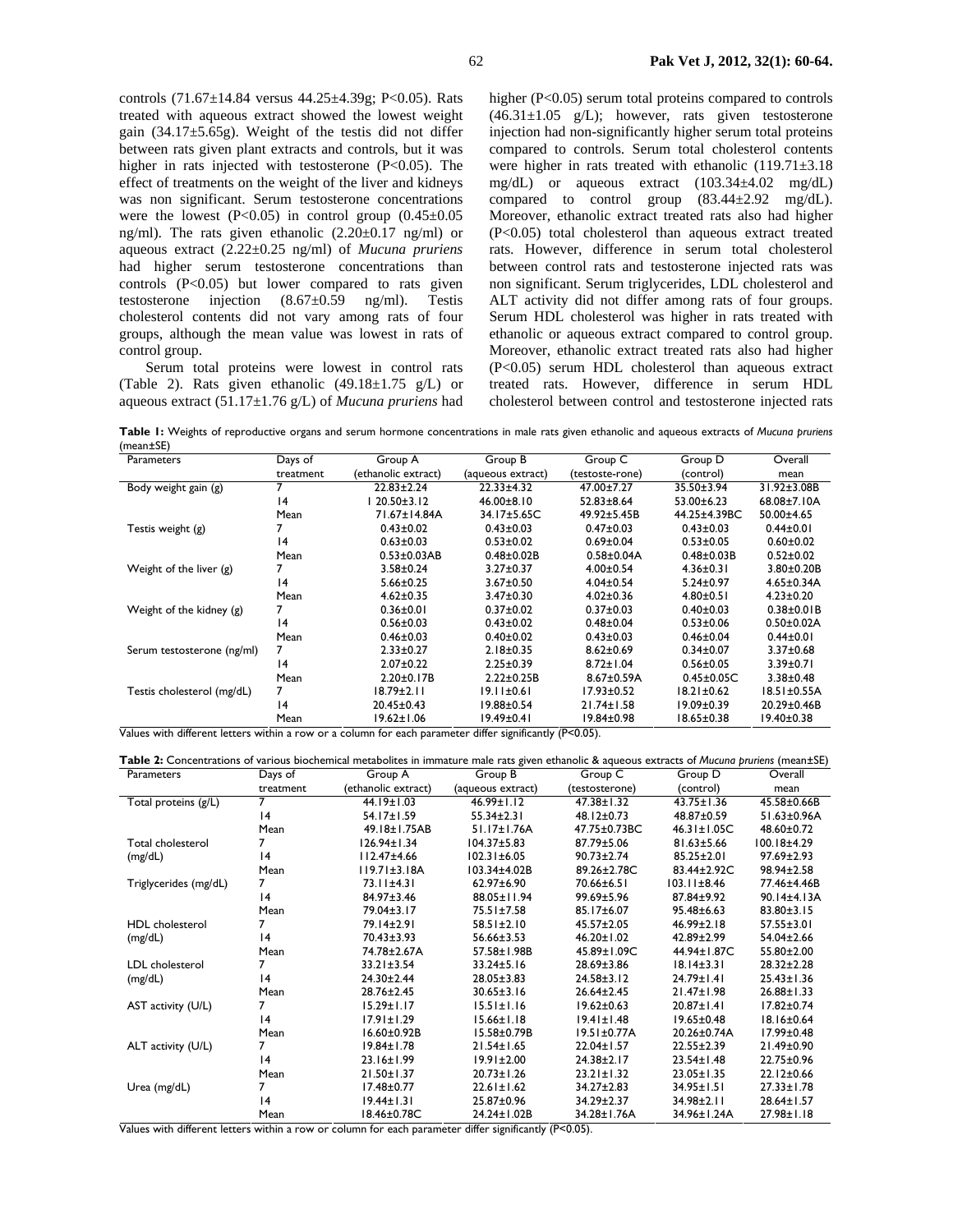was non significant. Serum AST activity was lower (P<0.05) in rats treated with ethanolic or aqueous extract compared to testosterone injected or control rats. The differences between the former two and the latter two groups were non significant. Similarly, serum urea was lower in rats given ethanolic or aqueous extract than in rats given testosterone or the controls, the difference between the latter two groups was non significant. Rats given ethanolic extract also had lower serum urea than those given aqueous extract (Table 2).

Upon phytochemical screening, seeds of *Mucuna pruriens* showed positive reaction for tannins, alkaloids, glycosides, saponins, steroids and carbohydrates. However, they showed negative reaction for reducing sugars.

### **DISCUSSION**

In the present study, rats given ethanolic as well as aqueous extract of *Mucuna pruriens* seeds showed higher serum testosterone levels compared to controls. This indicates that both ethanolic and aqueous extracts of *Mucuna pruriens* possess androgenic activity. Moreover, rats given ethanolic extract of *Mucuna pruriens* gained significantly higher body weight compared to controls. However, this was not seen in rats given aqueous extract of *Mucuna pruriens*. Thus, the increase in body weight of rats given ethanolic extract can be attributed to androgenic activity of *Mucuna pruriens*. According to Rao and Alice (2001), plant extracts can cause changes in the general metabolic status, affecting the body or organ weight of these animals. Androgenic activities of plants have been reported to increase the anabolic activity which resulted in increased body weight of treated rats (Johnson and Everitt, 1988). Perhaps *Mucuna pruriens* increases the production of Human Growth hormone (HGH) and testosterone levels. This in turn increases the body's ability to build lean muscles and breakdown fat. According to Gauthaman *et al.* (2003), this increase in the body weight can be attributed to the androgenic effect of the extract, secondarily contributing to appetite stimulation.

In an earlier study, seeds of *Mucuna pruriens* have been shown to significantly improve mating behaviour, potency and libido of normal male rats (Amin *et al*., 1996; Suresh *et al.*, 2009). This improvement in the sexual function of male rats due to the use of *Mucuna pruriens* was attributed, at least in part, to its androgenic activity. *Mucuna pruriens* seeds at a dose level of 200 mg/kg body weight have also been shown to improve sexual behaviour, libido and potency and daily sperm production in streptozotocininduced diabetic male rats (Suresh and Prakash, 2011).

Phytochemically, seeds of *Mucuna pruriens* possessed tannins, alkaloids, glycosides, saponins, steroids and carbohydrates but no reducing sugars. Previous reports (Anonymous, 2007) also indicate that *Mucuna pruriens* contain L-Dopa, as well as a number of bioactive alkaloids (mucunine, mucunadine, mucuadinine, pruriendine and nicotine). Moreover, seed coat has also been shown to contain various bioactive substances including steroids.

Both ethanolic and aqueous extracts of *Mucuna pruriens* increased serum total protein contents compared to controls. Since androgens have protein anabolic effects (Reeves, 2003), this increase in serum total protein contents would have been due to anabolic effects of androgens present in *Mucuna pruriens* and is necessary for the increased growth and weight gain.

Serum total cholesterol was higher in rats given ethanolic or aqueous extract of *Mucuna pruriens* compared to controls. Moreover, rats given ethanolic extract had higher serum total cholesterol compared to those treated with aqueous extract. However, testosterone injection did not increase serum total cholesterol over controls. It is known that cholesterol in the precursor of all steroids (Reeves, 2003). Increased serum cholesterol in rats given extracts of *Mucuna pruriens* might be used for the synthesis of testosterone.

Moreover, serum HDL cholesterol contents were higher in rats given ethanolic or aqueous extract of *Mucuna pruriens* compared to controls. However, there was no difference in serum triglycerides as well as serum LDL cholesterol contents between rats of treated and control groups. This indicates that the increase in serum total cholesterol contents was due to increased serum HDL cholesterol, while serum LDL cholesterol was not affected by these extracts. In an earlier study, Guan *et al*. (2006) observed that ovariectomized hamsters orally given soybean and kudzu phytoestrogen extract for 7 weeks had significantly decreased serum total cholesterol and non-high density lipoprotein cholesterol, with HDL cholesterol being unaffected. In our study, the treatments were given for only 14 days. It is possible that long term treatment of rats in the present study would have reduced the serum total cholesterol levels.

The present results showed that there was no difference in serum ALT activity among rats of different groups. Serum AST activity and urea levels were lower in rats given ethanolic or aqueous extract of *Mucuna pruriens* compared to controls. This indicates that extracts of *Mucuna pruriens* had no adverse effects on the liver or the kidney functions in rats.

In conclusion, seeds of *Mucuna pruriens* had testosterone like activity & increased serum total proteins, total cholesterol & HDL cholesterol. However, they had no adverse effects on the serum LDL cholesterol, liver or kidney functions.

### **Acknowledgements**

The financial support for this study was provided by the Pakistan Agricultural Research Council, Islamabad, Pakistan under Agricultural Linkages Programme (ALP).

#### **REFERENCES**

- Ahmad N, Zia-ur-Rahman, MS Bukhari, NU Rahman and N Akhtar, 2009. Extraction efficiency and estrogen or alike activity of ethanolic and aqueous extracts of different parts of *Calotropis procera*. Int J Agric Biol, 11: 621-625.
- Amin, KMY, S. Ahmad and M Taiyab, 1993. Studies in Ilmul-Advia. Volume III, S. Zillur-Rehman (ed). Aligarh Muslim University, Aligarh, India, pp: 7-23.
- Amin KMY, MN Khan, S Zillur-Rehman and NA Khan, 1996. Sexual function improving effect of *Mucuna pruriens* in sexually normal male rats. Fitoterapia, 67: 53-58.
- Anonymous, 2007. High on Life: *Mucuna pruriens.* http:/www.hionlife.co.za/ (C) 2007. Accessed on August 11, 2008.
- Basu A and AK Chaudhuri, 1991, Preliminary studies on the antiinflammatory and analgesic activities of *Calotropis procera* root extract. J Ethnopharmacol, 31: 319-324.